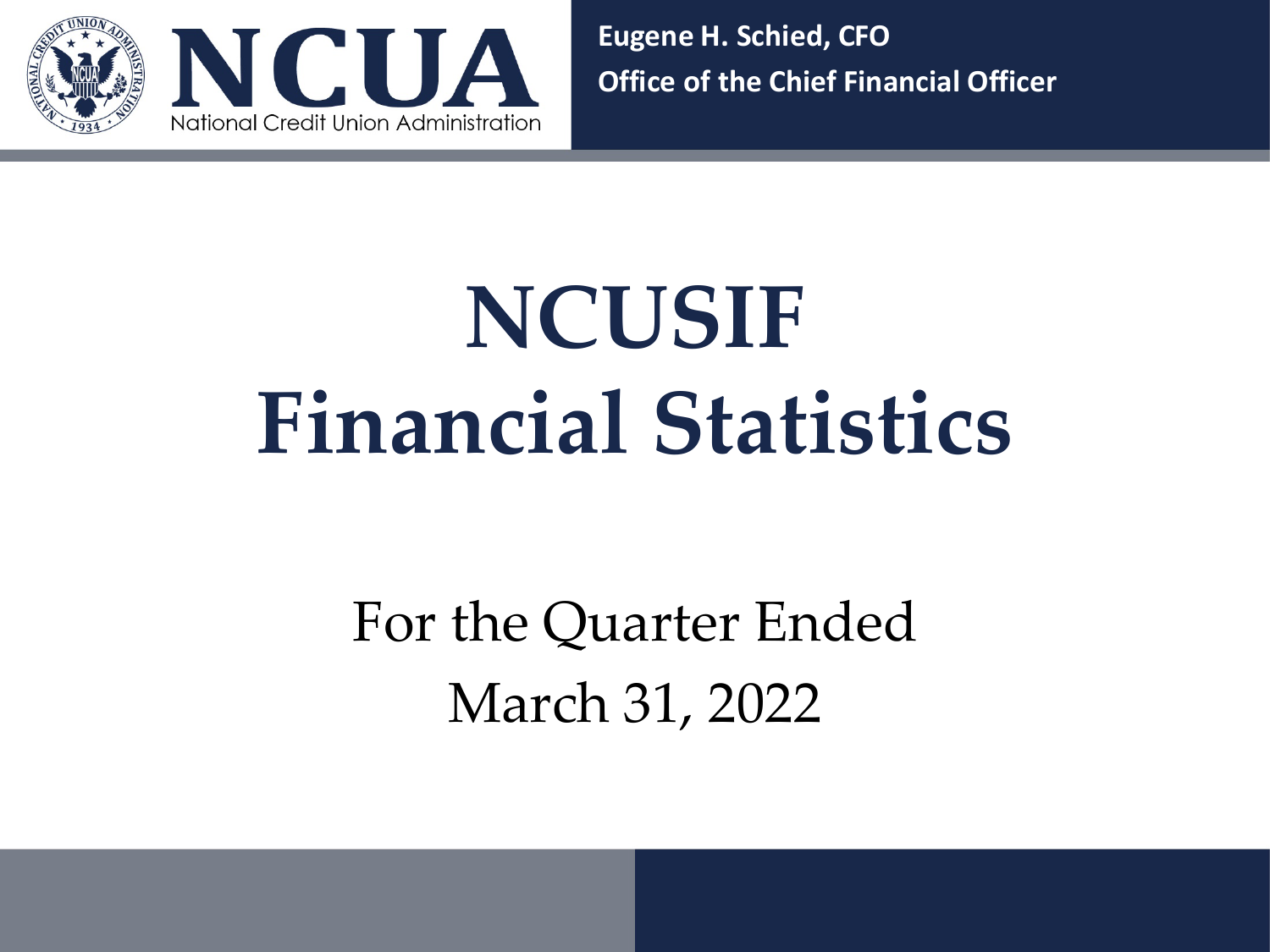## **NCUSIF Revenue and Expense**

### **March 31, 2022**

| <b>PRELIMINARY &amp; UNAUDITED</b><br>(In Millions) | <b>Quarter Ended</b><br><b>March 31, 2022</b> |
|-----------------------------------------------------|-----------------------------------------------|
| <b>Gross Income:</b>                                |                                               |
| <b>Investment Income</b>                            | \$61.7                                        |
| Other Income                                        | 0.1                                           |
| <b>Total Income</b>                                 | \$61.8                                        |
| <b>Less Expenses:</b>                               |                                               |
| <b>Operating Expenses</b>                           | \$49.1                                        |
| <b>Provision for Insurance Losses:</b>              |                                               |
| <b>Reserve Expense</b>                              | 3.6                                           |
| <b>NPCU AME Loss Expense (Reduction)</b>            | (2.5)                                         |
| Corporate AME Loss Expense (Reduction)              | (42.8)                                        |
| <b>Total Expenses</b>                               | \$7.4                                         |
| <b>Net Income (Loss)</b>                            | \$54.4                                        |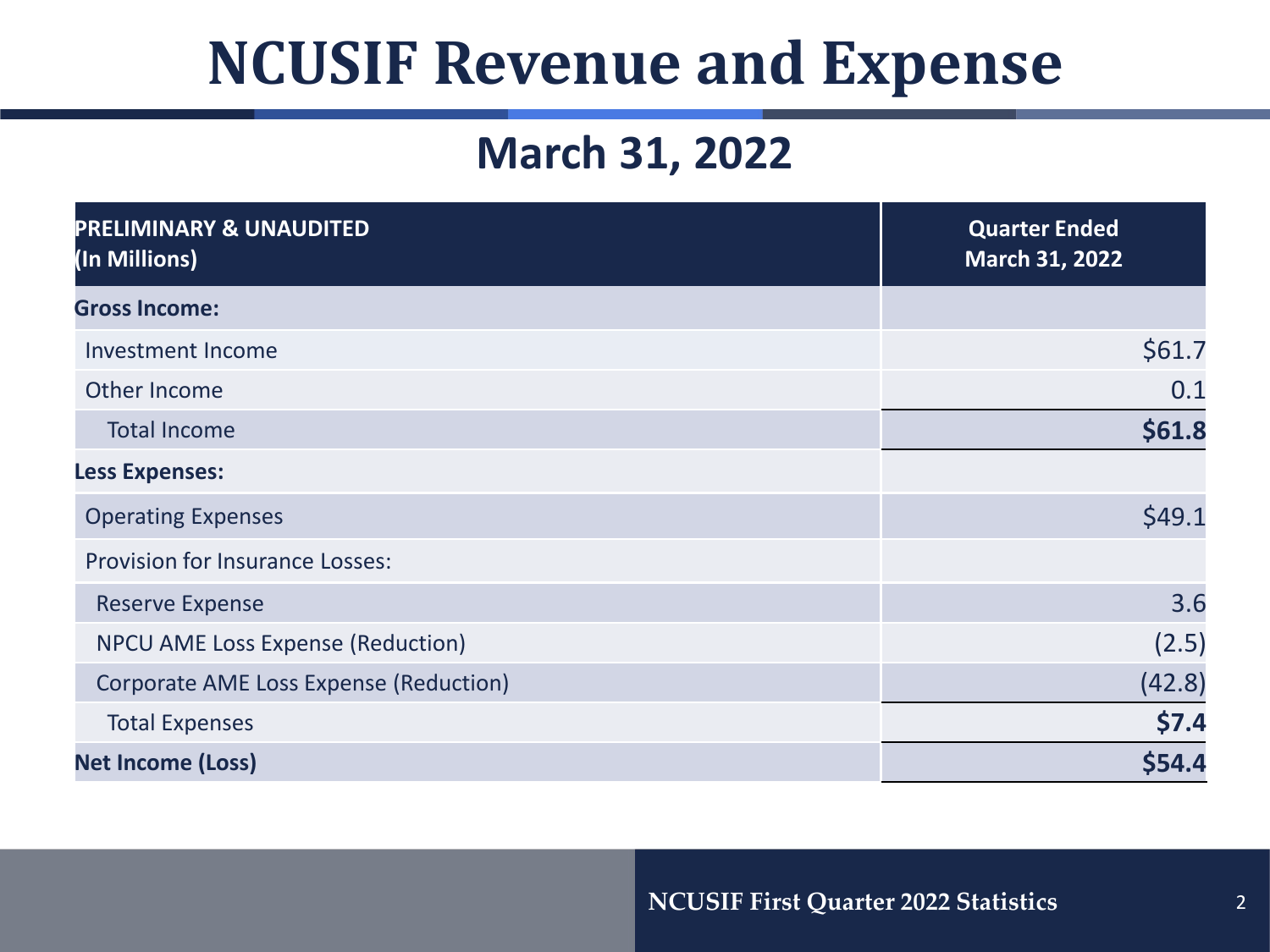## **NCUSIF Summary Balance Sheets**

### **March 31, 2022**

| <b>PRELIMINARY &amp; UNAUDITED</b><br>(In Millions)     | <b>March 31, 2022</b> | <b>December 31, 2021</b> |
|---------------------------------------------------------|-----------------------|--------------------------|
| <b>Assets</b>                                           |                       |                          |
| Fund Balance with Treasury and Investments              | \$19,754.1            | \$20,401.0               |
| <b>Capitalization Deposits Receivable</b>               | 578.3                 |                          |
| Receivable from NPCU Asset Management Estates, Net      | 1.8                   | 1.4                      |
| Receivable from Corporate Asset Management Estates, Net | 147.8                 | 221.6                    |
| <b>Accrued Interest and Other Assets</b>                | 120.9                 | 111.3                    |
| <b>Total Assets</b>                                     | \$20,602.9            | \$20,735.3               |
| <b>Liabilities and Net Position</b>                     |                       |                          |
| <b>Accounts Payable and Other Liabilities</b>           | \$24.6                | \$9.4                    |
| Insurance and Guarantee Program Liabilities             | 166.3                 | 162.0                    |
| Net Position – Cumulative Results of Operations         | 4,053.7               | 4,780.2                  |
| Net Position – Capital Deposits                         | 16,358.3              | 15,783.7                 |
| <b>Total Liabilities and Net Position</b>               | \$20,602.9            | \$20,735.3               |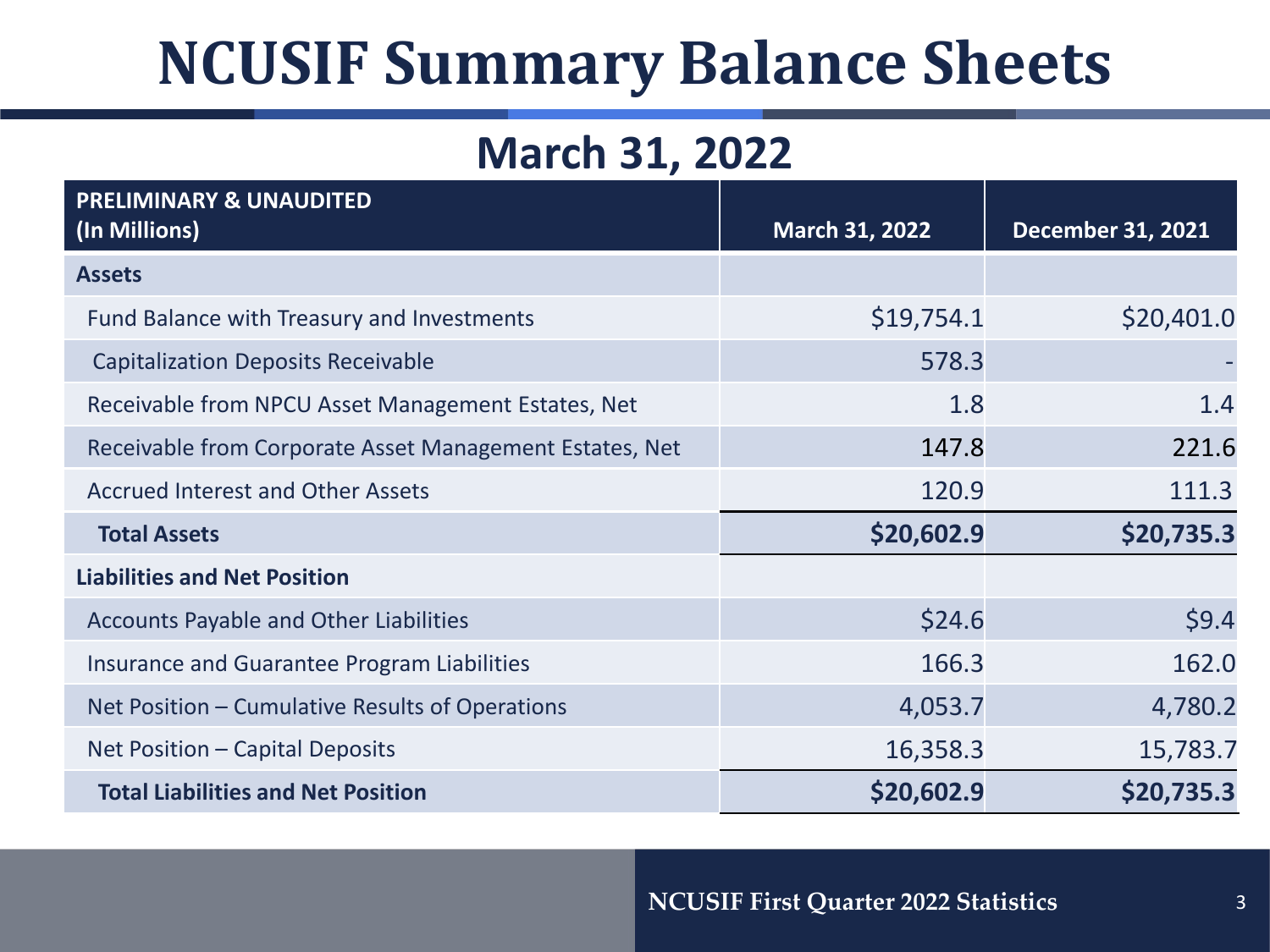### **Unrealized Gains and Losses From Investments**

- The NCUA's investment portfolio is valued based on the market, even though the NCUA's practice is to hold investments to maturity.
- Retained Earnings in the equity ratio calculation is defined as cumulative results of operations, *excluding* net cumulative unrealized gains and losses on investments.
	- The unrealized losses alone do not impact the equity ratio and do not increase the likelihood of a premium, just as unrealized gains do not increase the equity ratio.
- Net Position presented in the Balance Sheets includes capital deposits, retained earnings and unrealized gains and losses from investment.
	- Losses would only be realized in the event of a significant liquidity need for the Fund which forced the sale of investments.
	- The Fund has borrowing authority to protect against the need to liquidate.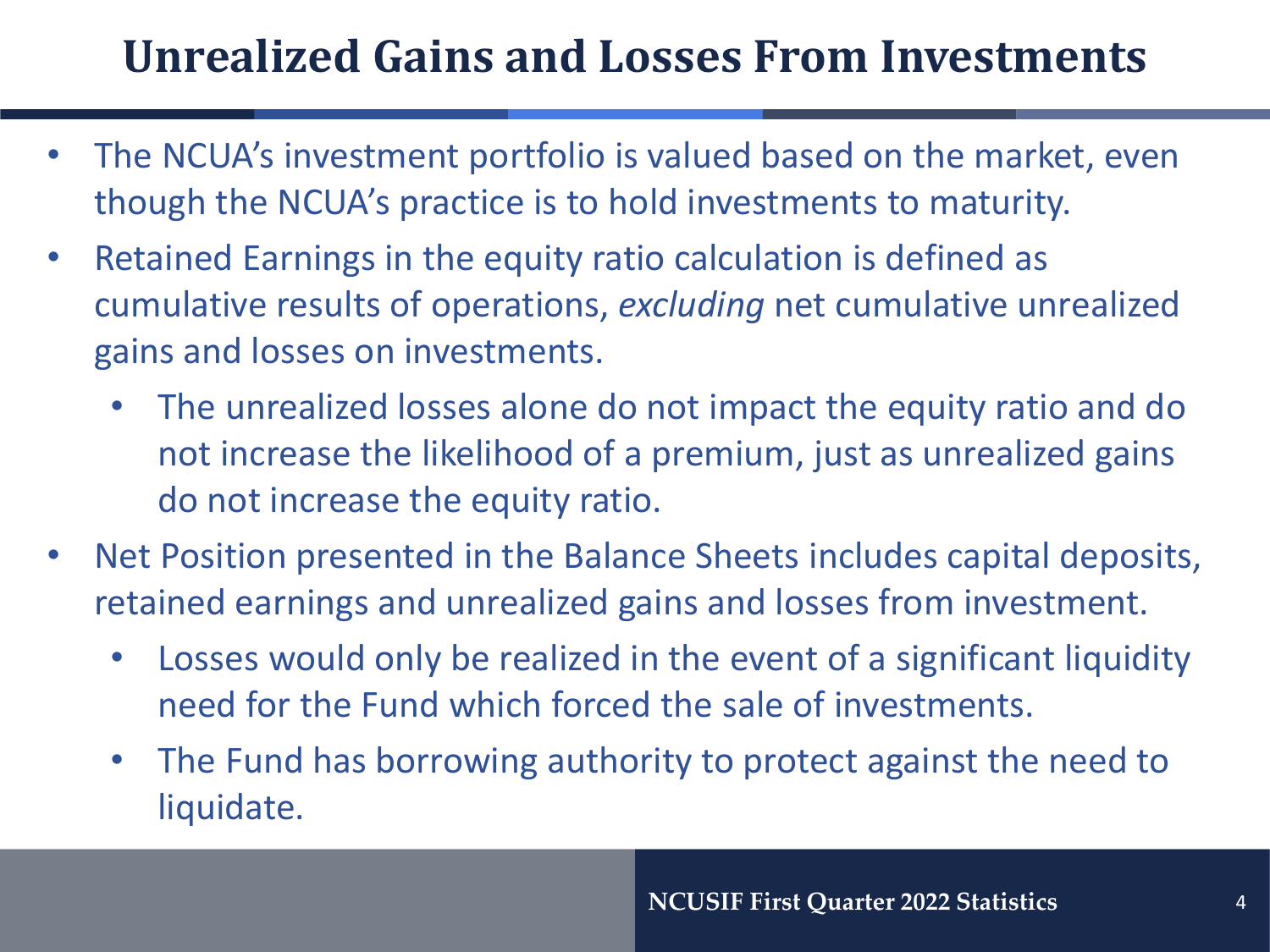### **NCUSIF - Insurance and Guarantee Program Liabilities**

### **March 31, 2022**

| <b>PRELIMINARY &amp; UNAUDITED</b>  | <b>Quarter Ended</b> |
|-------------------------------------|----------------------|
| (In Millions)                       | March 31, 2022       |
| <b>Beginning Reserve Balance:</b>   | \$162.0              |
| <b>Reserve Expense</b>              | 3.6                  |
| <b>Charges for Assisted Mergers</b> |                      |
| <b>Charges for Liquidations</b>     | 0.7                  |
| <b>Ending Reserve Balance</b>       | S166.3               |

\* This table shows only NPCU Insurance and Program Guarantee Liabilities.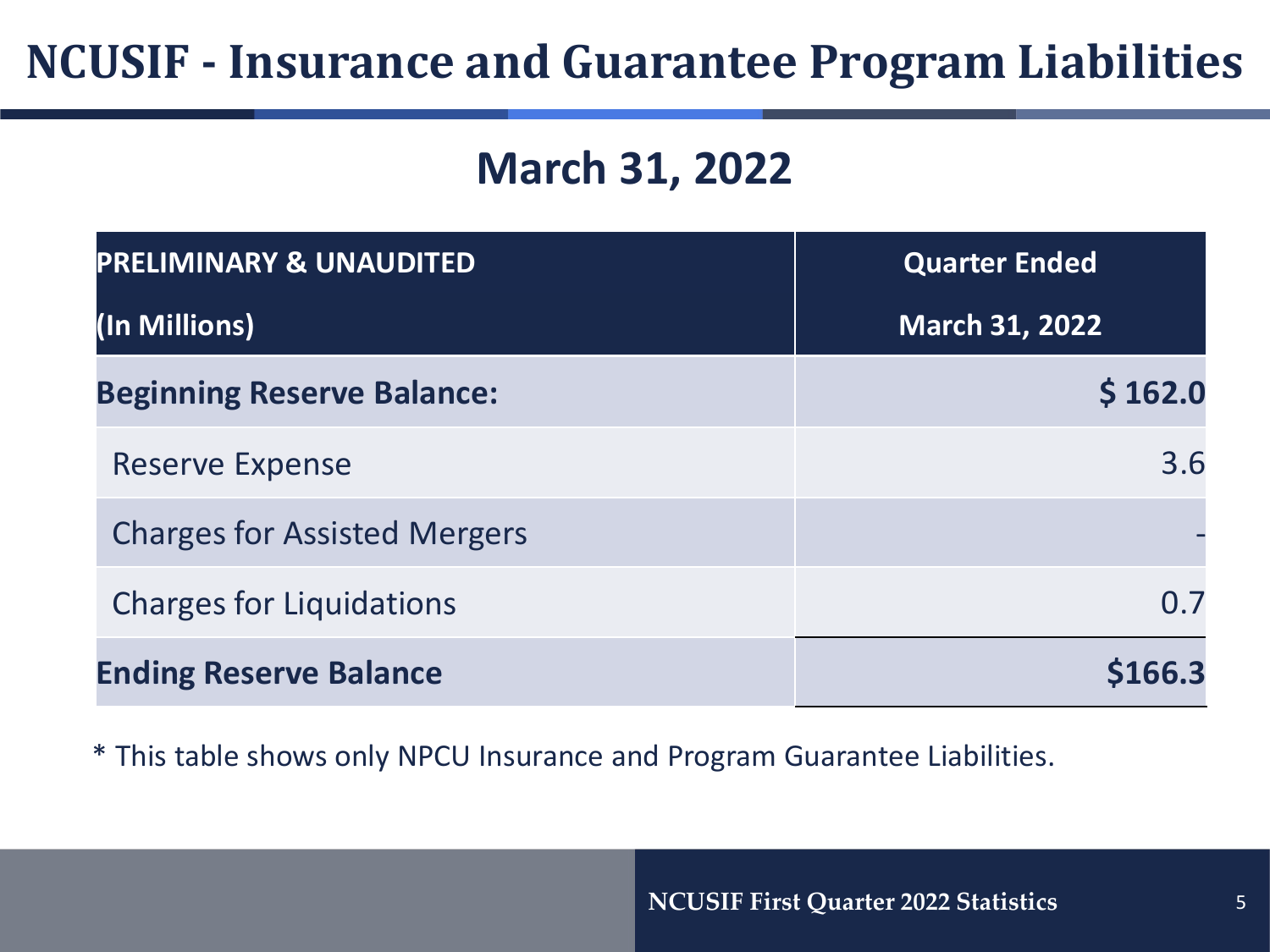### **Number of Credit Union Failures Incurring a Loss to the Share Insurance Fund**

**CY2017 – Q1 CY2022**

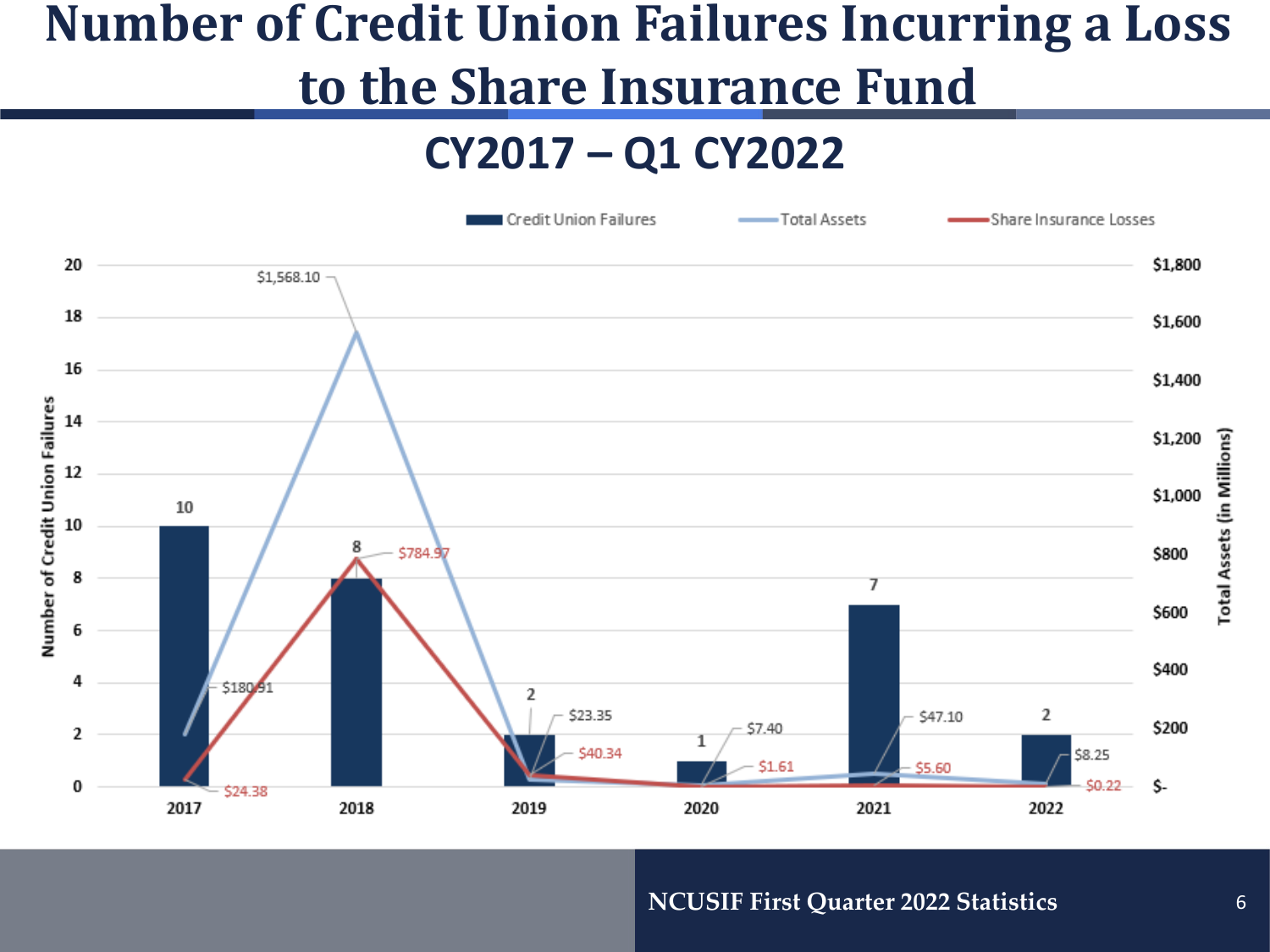## **NCUSIF Portfolio**

### **March 31, 2022**

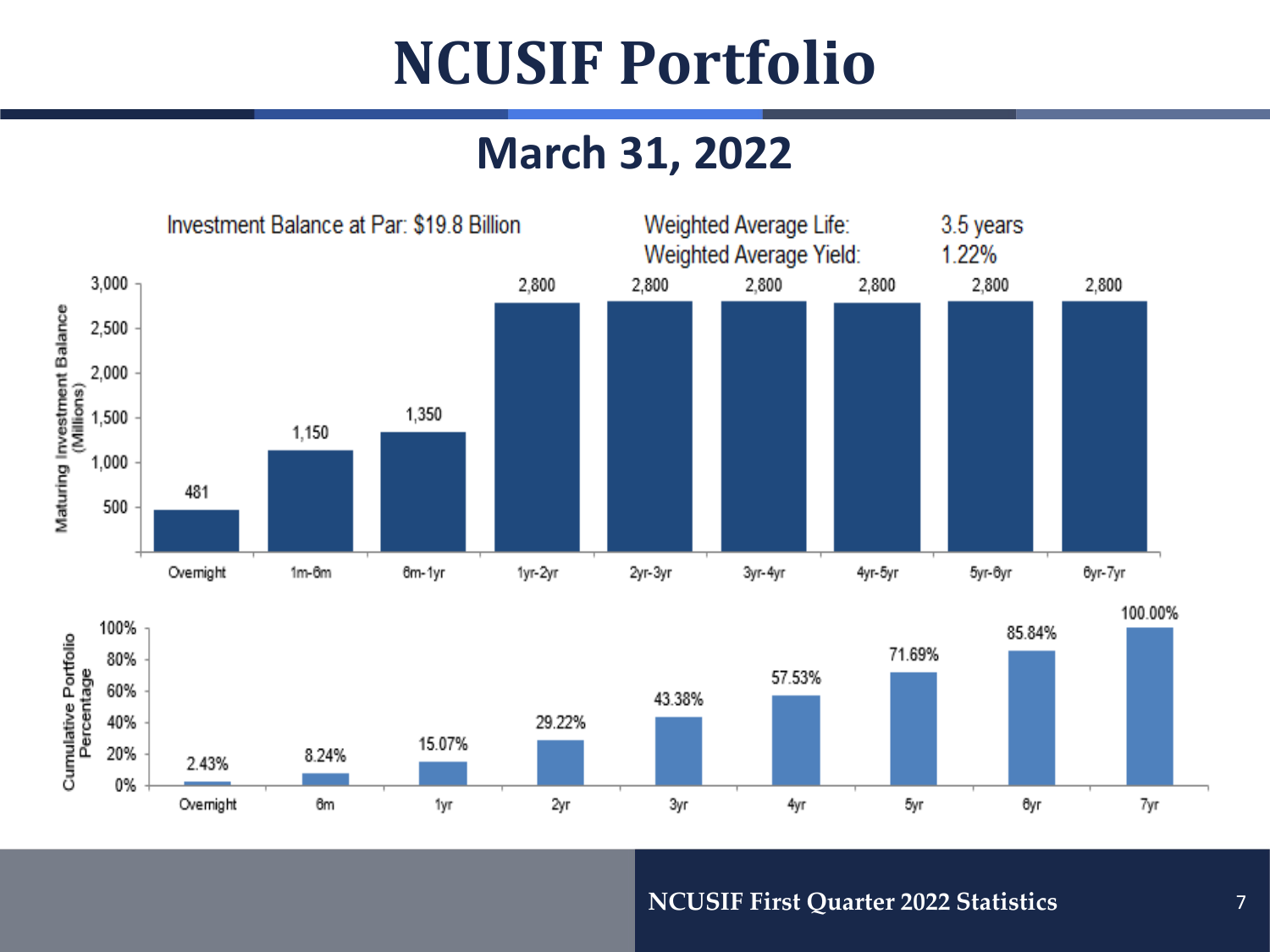### **Percentage of Insured Shares and Total Number of CUs by CAMEL Code**

### **CY2017 – Q1 CY2022**

#### **Percentage of Insured Shares by CAMEL Rating\***



\*Areas are not to scale.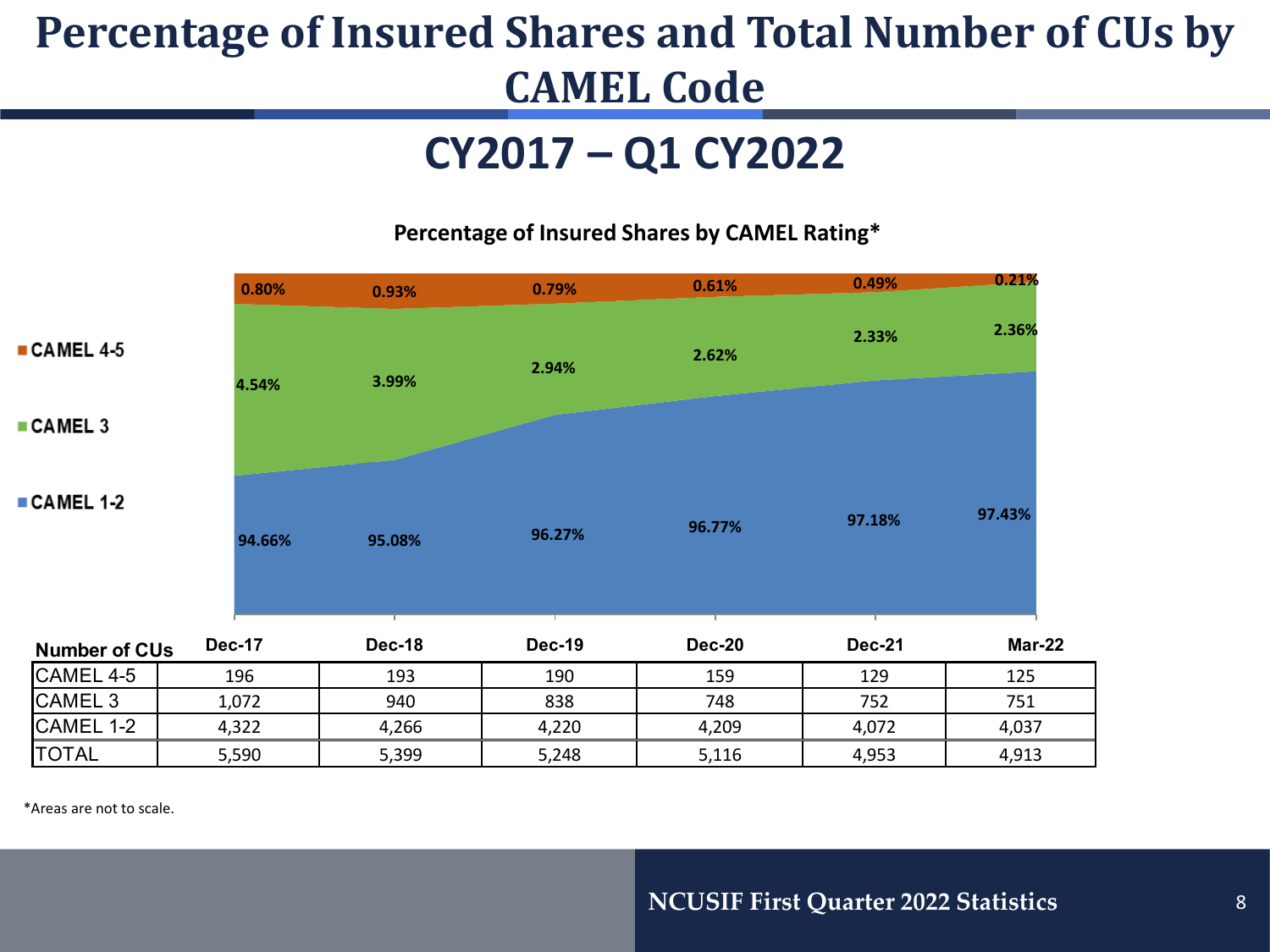## **CAMEL Code Comparison by Asset Size**

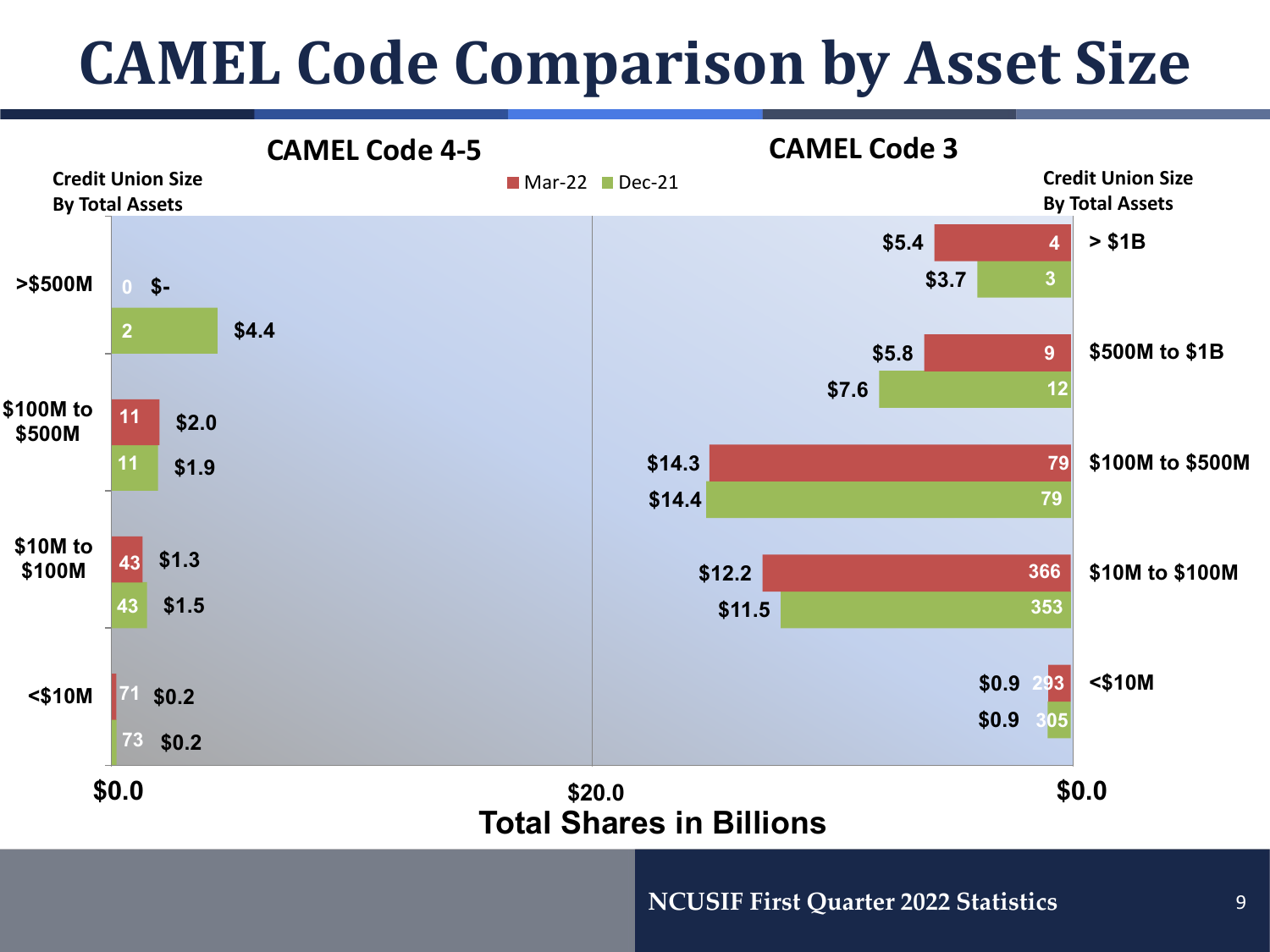### **Distribution of Assets in CAMEL Codes**

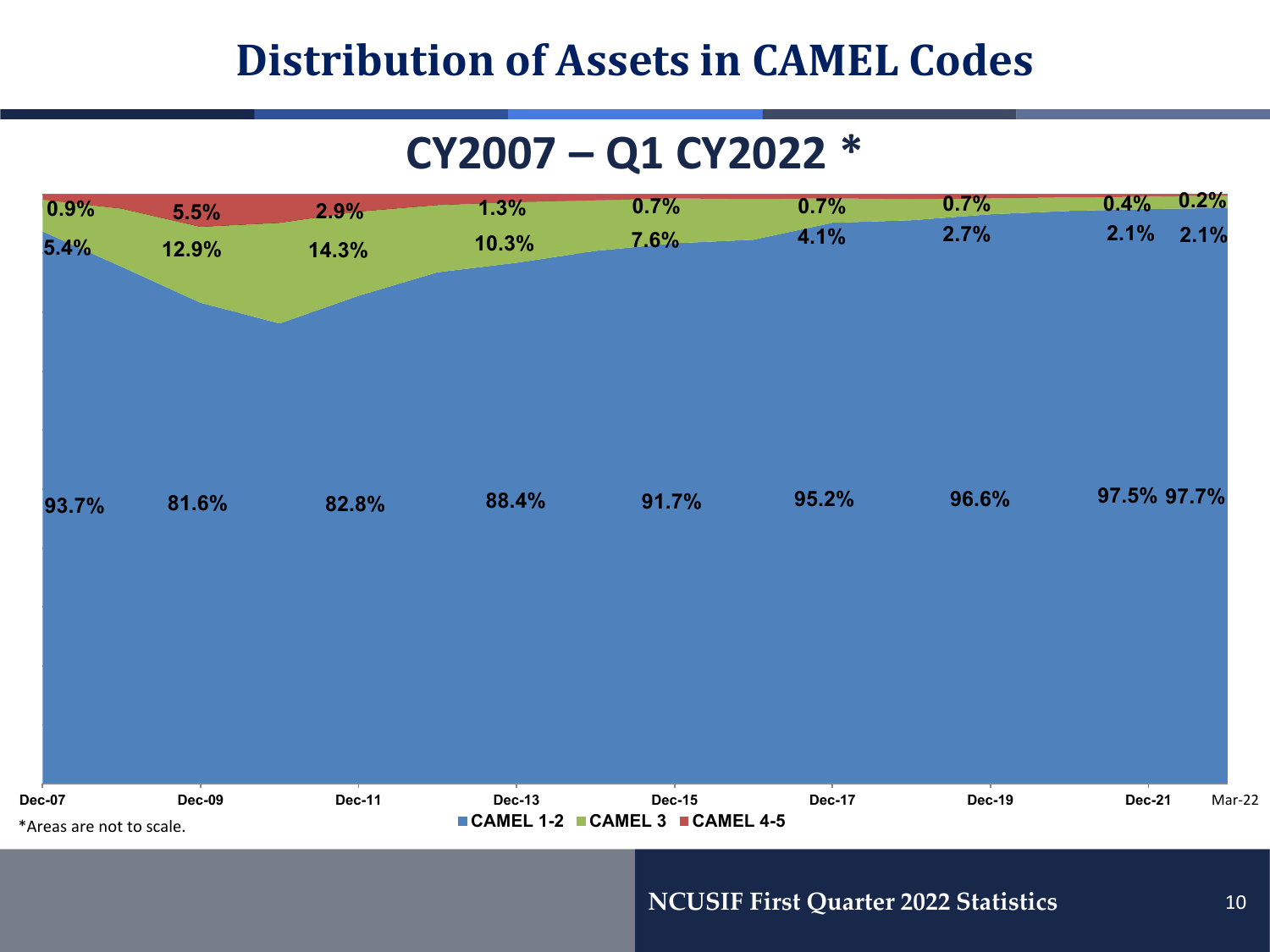## **NCUSIF Equity Ratio**

**CY2016 – CY2021**

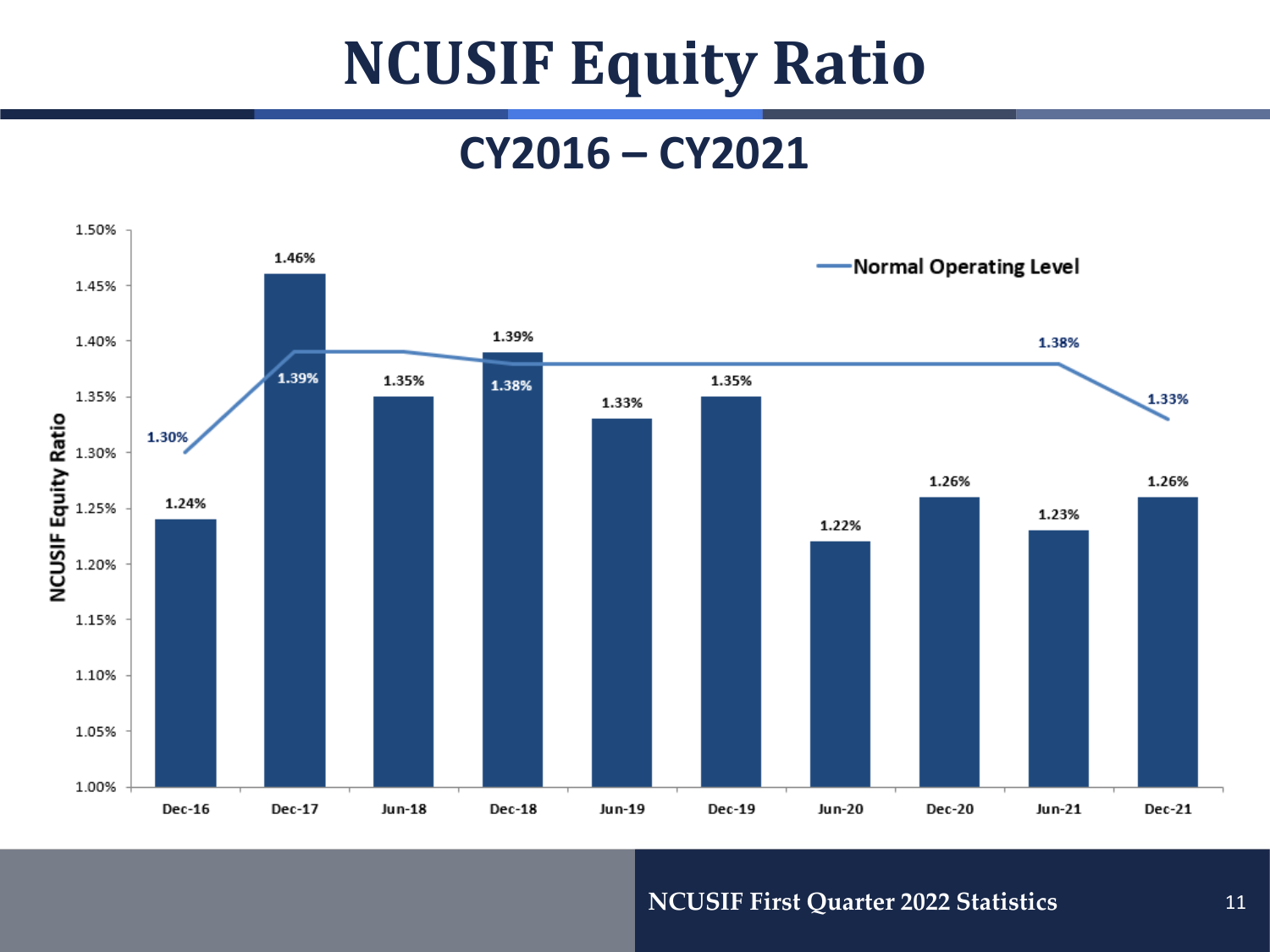# **PROJECTED EQUITY RATIO**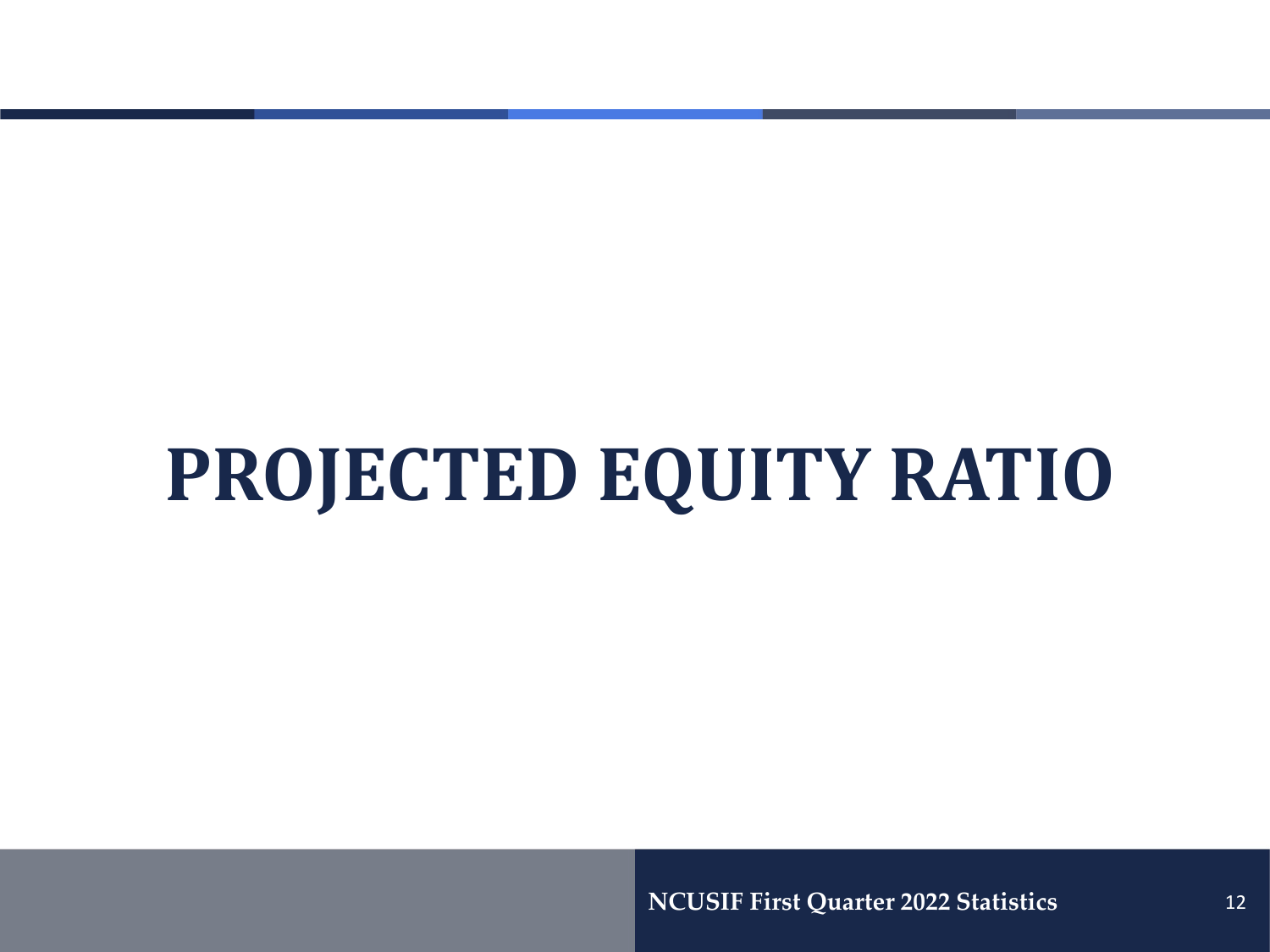### **Projected Equity Ratio Calculation**

- The NCUA staff projects the equity ratio for June 30th and for December 31st. The projection calculates the equity ratio on the same basis as the actual equity ratio.
- The six-month projection of the NCUSIF equity ratio is 1.25 percent for the period ending June 30, 2022.

| <b>Projection Quarter-End</b> | <b>Calculation</b>                                                |
|-------------------------------|-------------------------------------------------------------------|
| June 2022                     | Projected $06/30$ Retained Earnings* + 1% of 12/31 Insured Shares |
|                               | Projected 06/30 Insured Shares                                    |

\*net of any direct liabilities of the Fund and contingent liabilities for which no provision has been made

> $$4,791,527,332 + $16,347,551,951$  = 1.25% \$1,690,813,686,830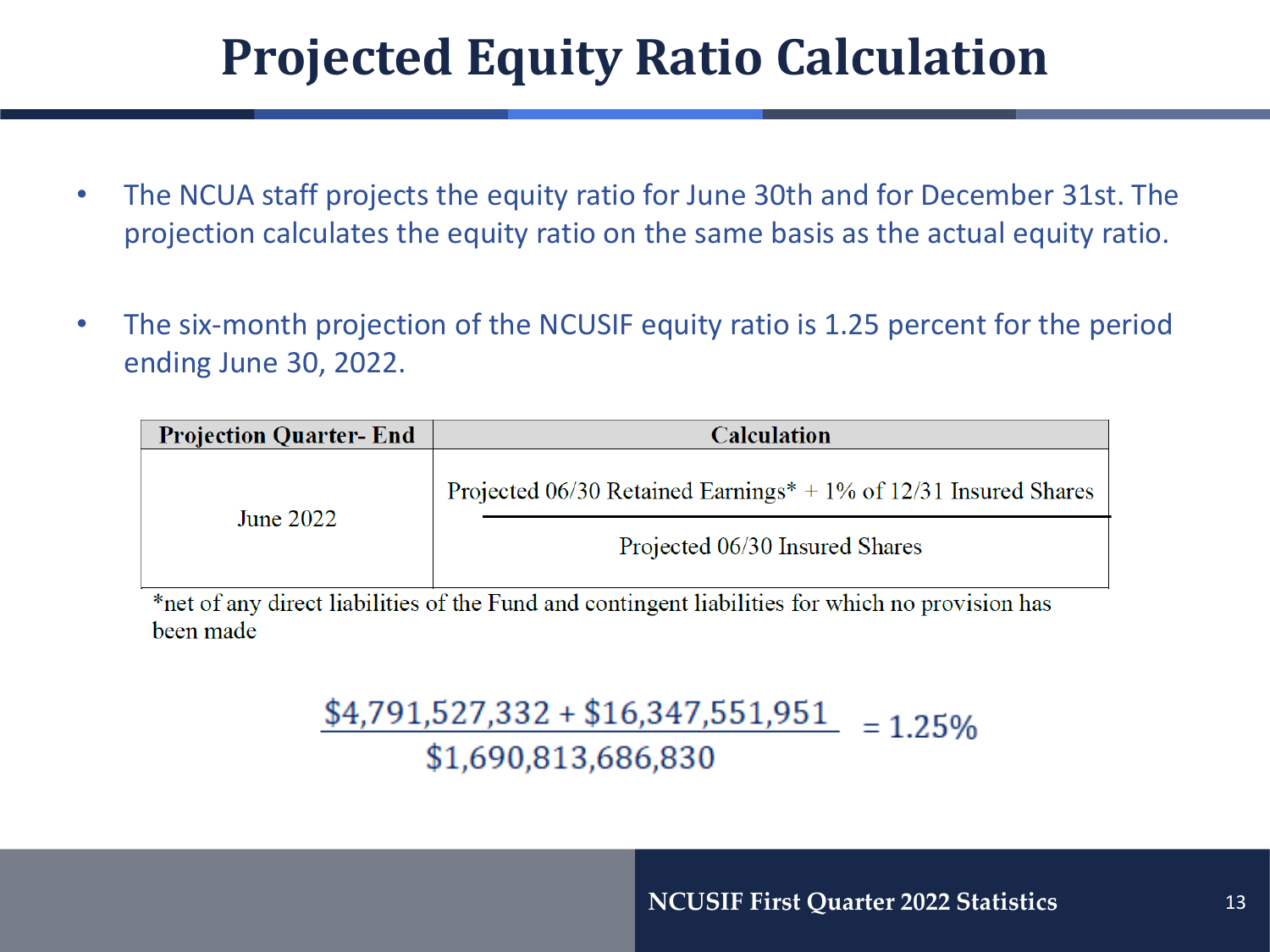## **Office Contact Page**

### **Feel free to contact our office with questions or comments.**

**Primary Staff:** Eugene H. Schied, CFO eschied@ncua.gov

**Office Phone: 703-518-6570**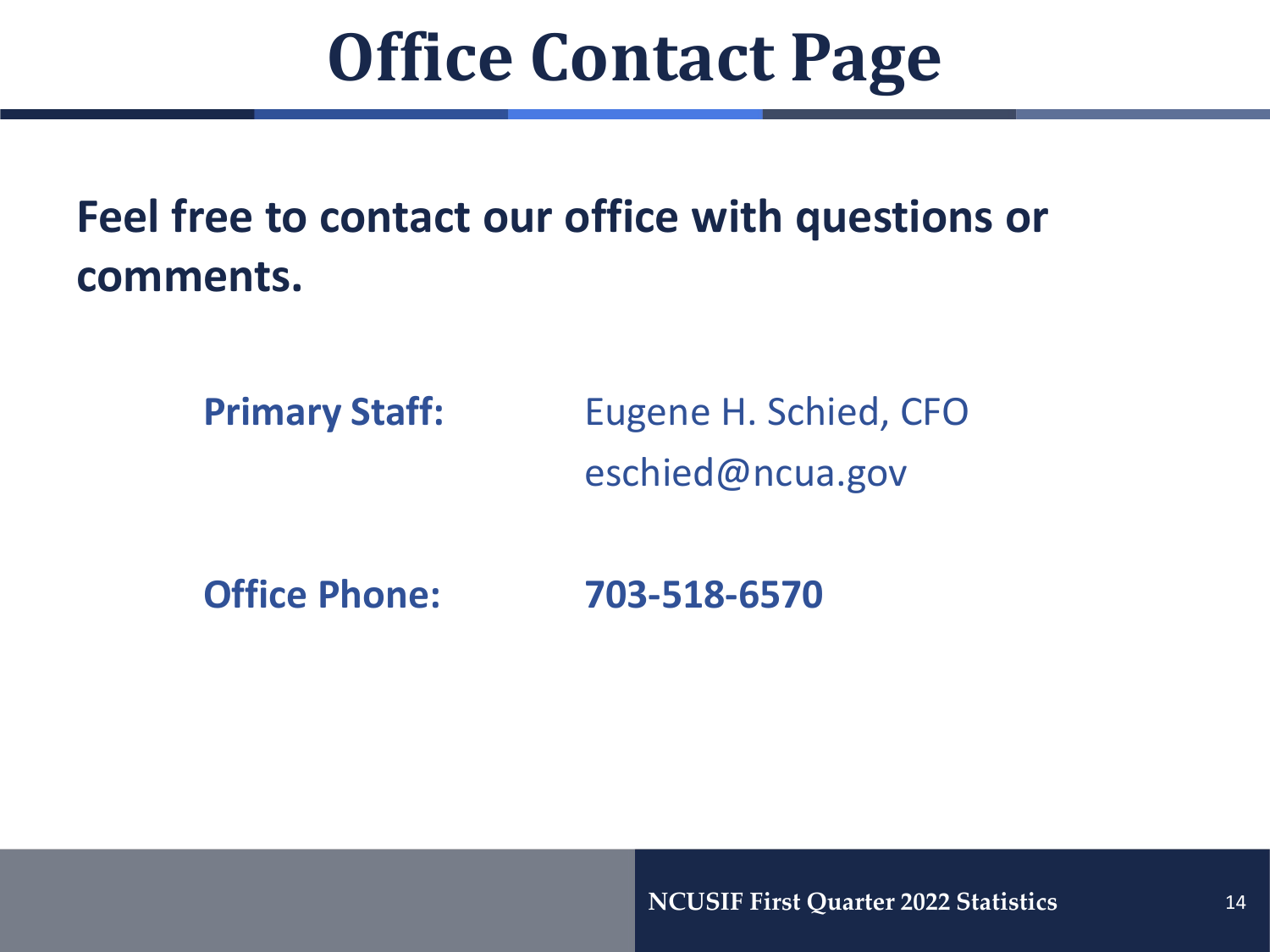## **APPENDICES**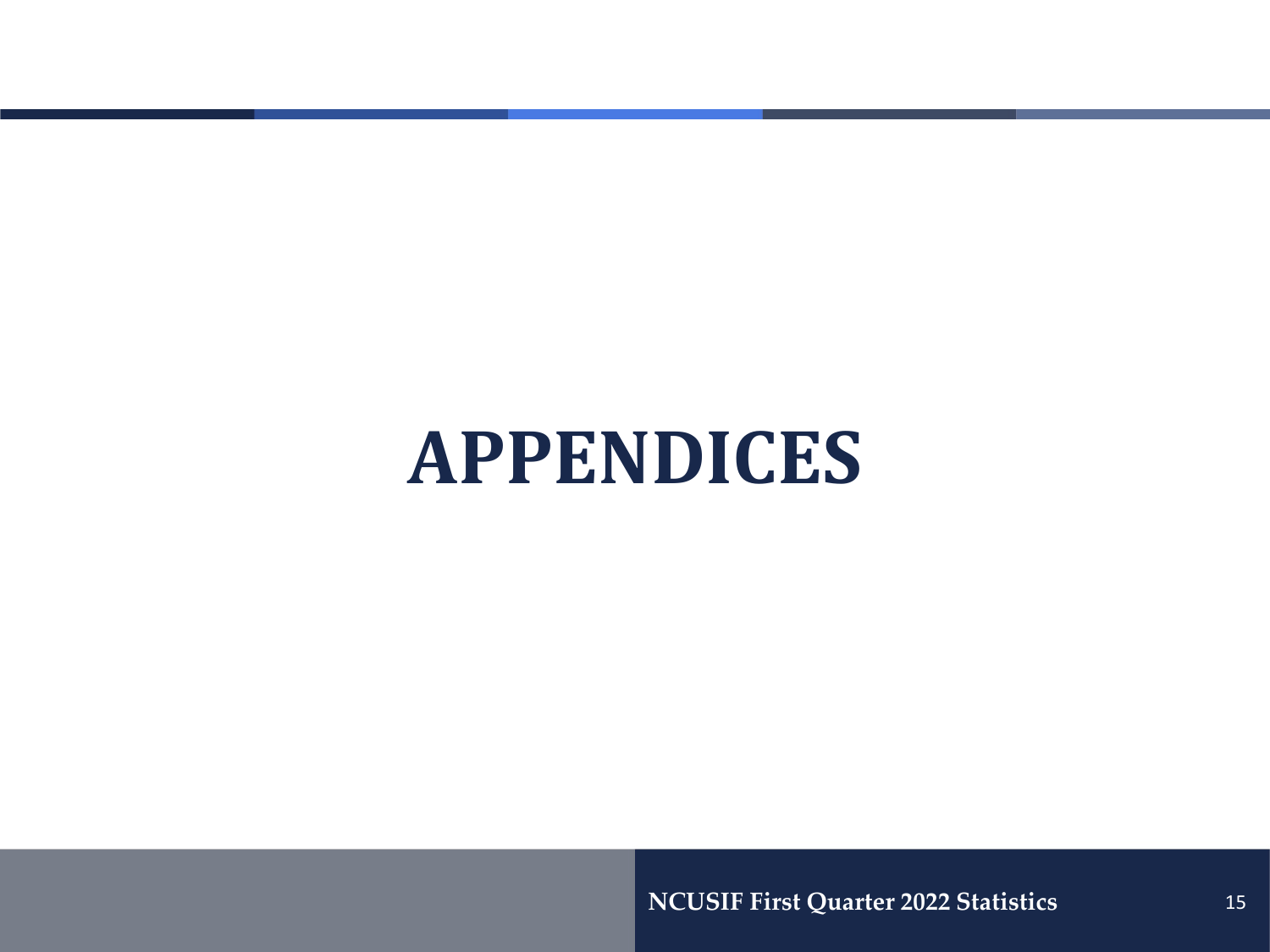## **Appendix I - Yield Comparisons**

### **March 31, 2022**

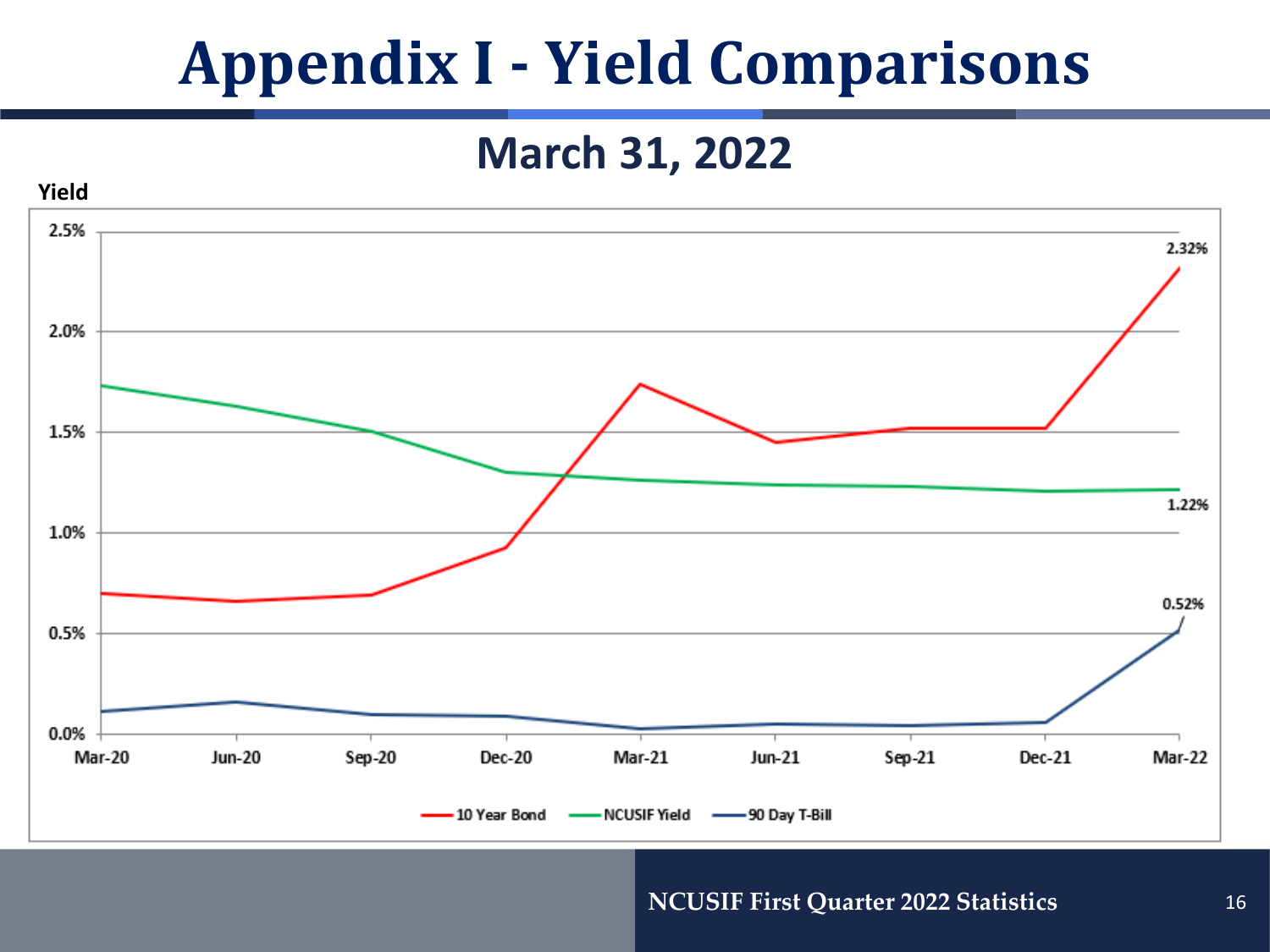### **Appendix II - Distribution of Assets in CAMEL Codes**

### **CY2017 – Q1 CY2022\***



\*Areas are not to scale.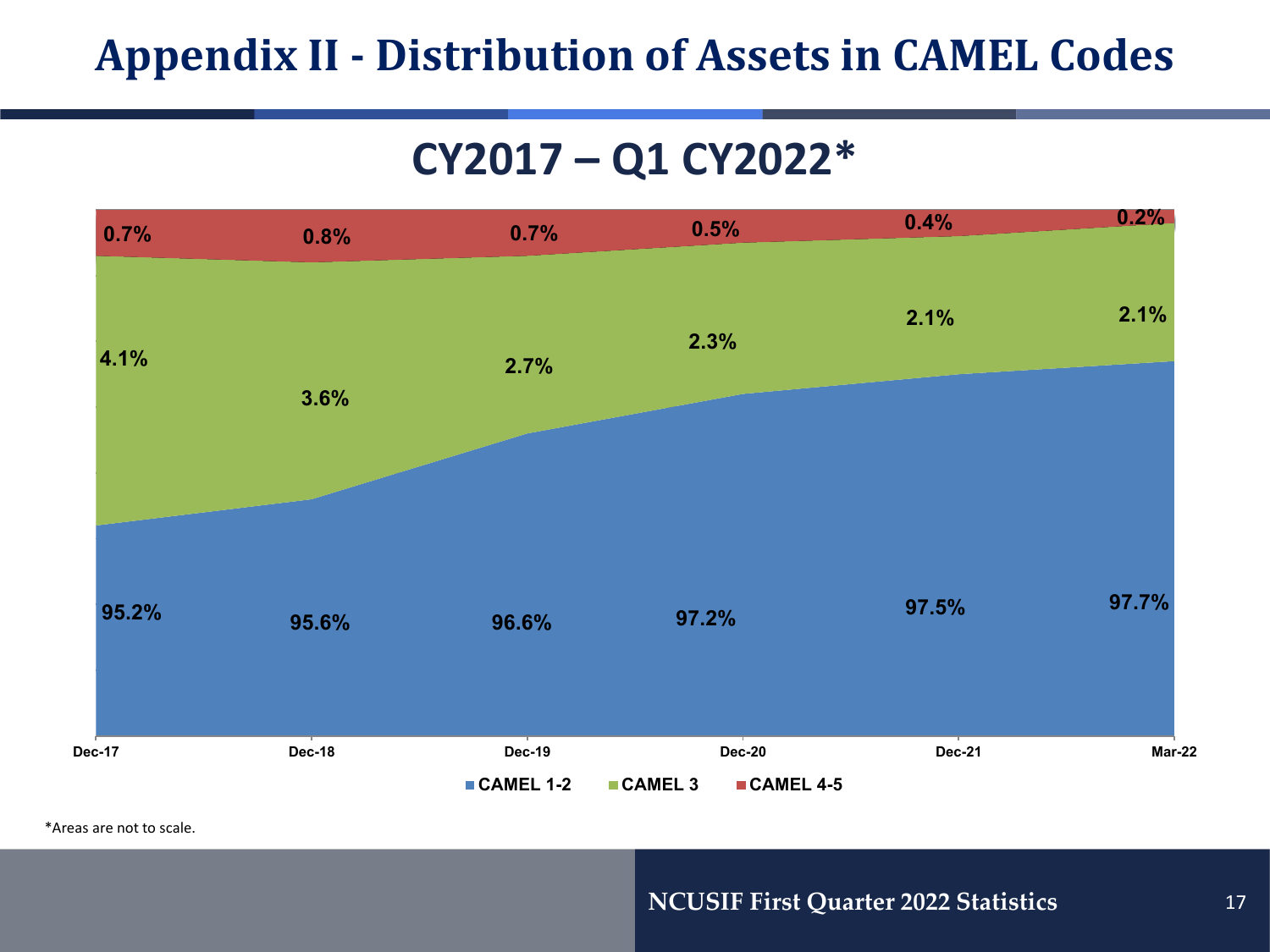### **Appendix III - CAMEL Code 4/5 CUs with Percent to Total Insured Shares**

### **CY2017 – Q1 CY2022**

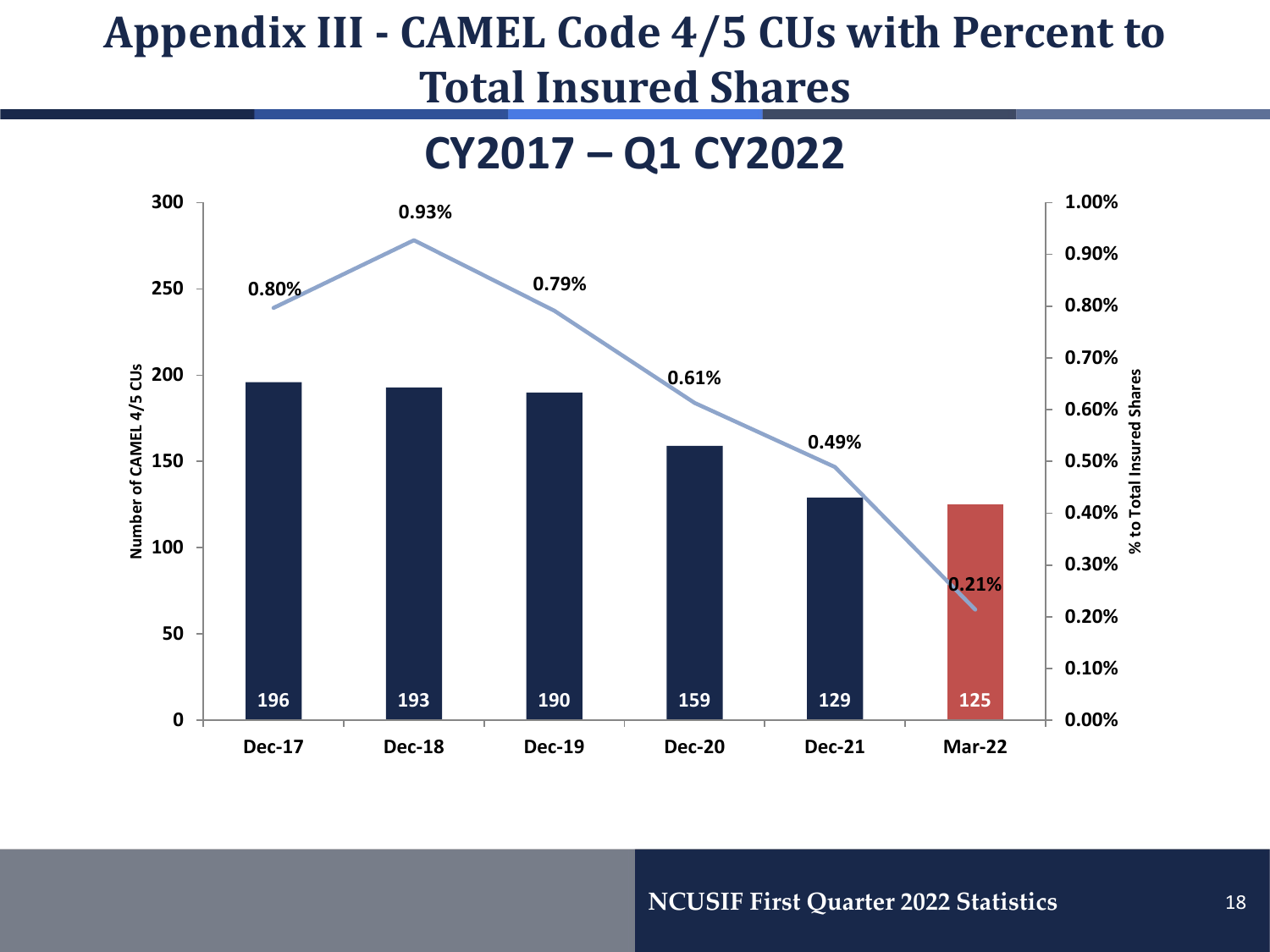### **Appendix IV - CAMEL Code 3 CUs with Percent to Total Insured Shares**

### **CY2017 – Q1 CY2022**

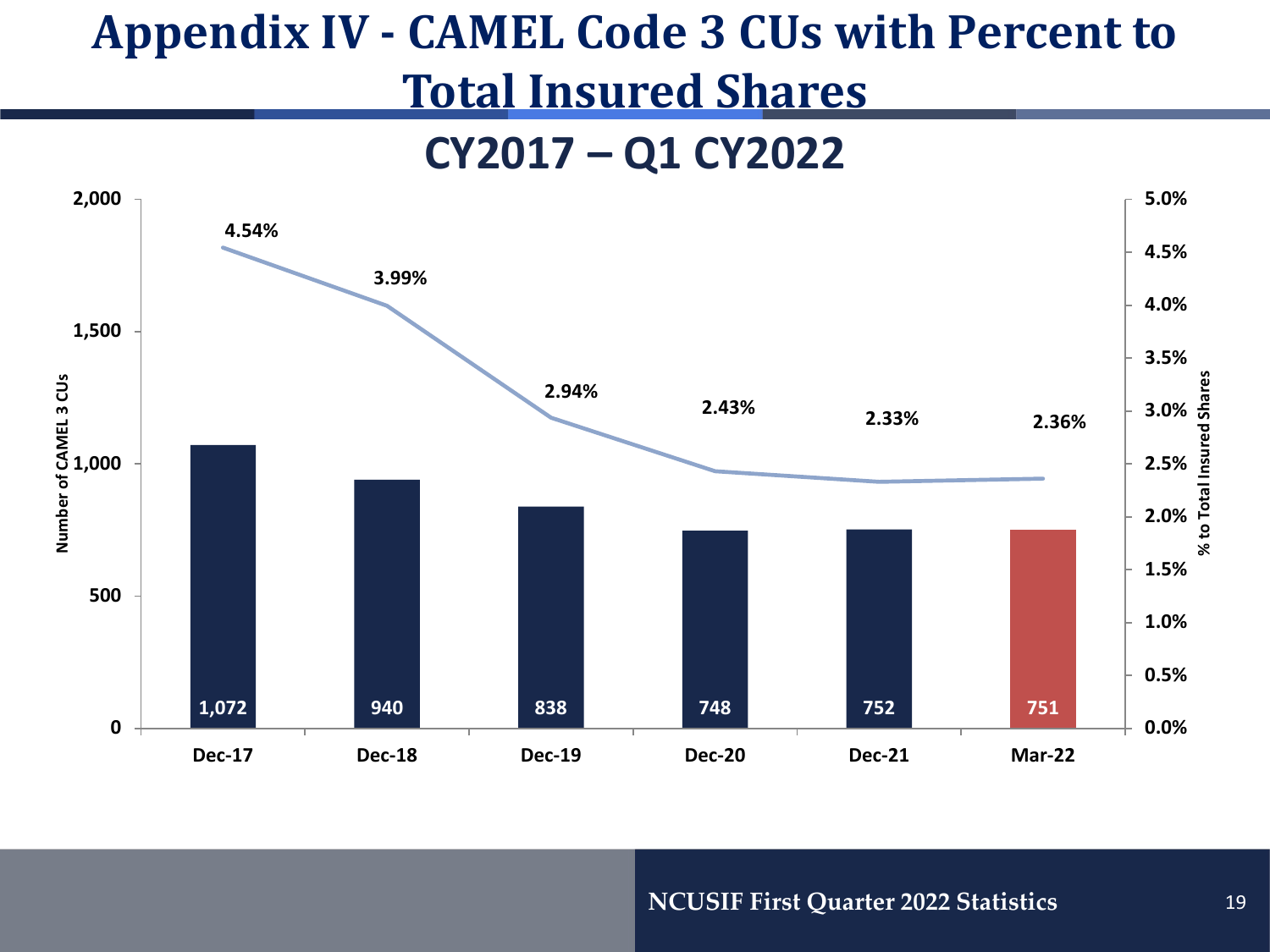### **Appendix V - CAMEL Code 4/5 Comparison**